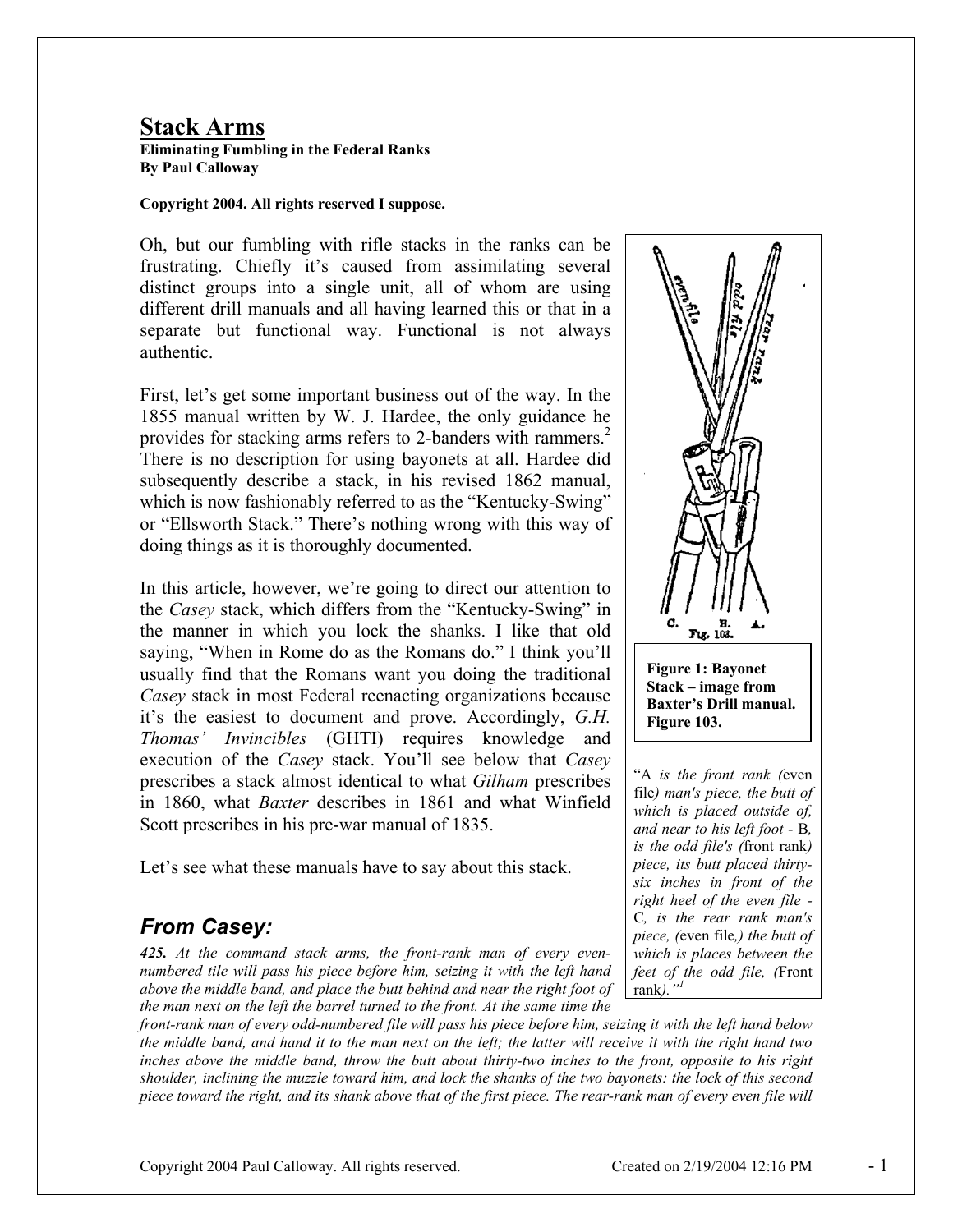*project his bayonet forward, and introduce it (using both hands) between and under the shanks of the two other bayonets. He will then abandon the piece to his file leader, who will receive it with the right hand under the middle band, bring the butt to the front, holding up his own piece and the stack with the left hand, and place the butt of this third piece between the feet of the man next on the right, the S plate to the rear. The stack thus formed, the rear-rank man of every odd file will pass his piece into his left hand, the barrel turned to the front and sloping the bayonet forward, rest it on the stack.3*

### *From Gilham:*

*17. At this command, the front rank man of every even numbered file will pass his musket before him, seizing it with the left hand above the middle band, and place the butt behind and near the right foot of the man next on the left, the barrel turned to the front.* 

*At the same time the front rank man of every odd numbered file will pass his musket before him, seizing it with the left hand below the middle band, and hand it to the man next on the left. The latter will receive it*  with the right hand two inches above the middle band, throw the butt about thirty-two inches to the front, *opposite to his right shoulder, incline the muzzle towards him, and lock the shanks of the two bayonets. The*  lock of this second musket is towards the right, and its shank above that of the first musket. *The rear rank man of every even file will project his bayonet forward, and introduce it (using both hands) between and under the shanks of the two other bayonets. He will then abandon the musket to his file leader, who will receive it with the right hand under the middle band, bring the butt to the front, holding up his own musket and the stack with the left hand, and place the butt of this third musket between the feet of the man next on the right, the S plate to the rear.* 

*The stack thus formed, the rear rank man of every odd file will pass his musket into his left hand, the barrel turned to the front and, sloping the bayonet forward, rest it on the stack.4*

### *From Scott:*

*415. At the command stack arms, the front rank man of every even numbered file will pass his piece before him, seizing it with the left hand above the middle band, and place the butt behind and near the right foot of the man next on the left, the barrel turned to the front. At the same time, the front rank man of every odd numbered file will pass his piece before him, seizing it with the left hand below the middle band, and hand*  it to the man next on the left; the latter will receive it with the right hand two inches above the middle band, *throw the butt about thirty-two inches to the front, opposite to his right shoulder, inclining the muzzle towards him, and lock the shanks of the two bayonets: the lock of this second piece towards the right, and its shank above that of the first piece. The rear rank man of every even file will project his bayonet forward, and introduce it (using both hands) between and under the shanks of the other two bayonets. He*  will then abandon the piece to his file leader, who will receive it with the right hand under the middle band, *bring the butt to the front, holding up his own piece and the stack with his left hand, and place the butt of this third piece between the feet of the man next on the right, the S plate to the rear. The stack thus formed,* the rear rank man of every odd file will pass his piece into his left hand, the barrel turned to the front, and, *sloping the bayonet forward, rest it on the stack.<sup>5</sup>*

### *From Baxter:*

*At this command, the front man of every even numbered file, will pass his piece before him, seize it with the*  left hand above the middle band, turn it barrel to the front, and place the butt outside of and near to the left *foot, nearly opposite the right shoulder. At the same time the front rank man of every odd numbered file, will pass his piece before him into his left hand a little* below *the middle band, hand opposite to and at the height of the elbow which should be close to the body.* 

*The even numbered files of the front rank will then seize the piece of the odd file on his right with the thumb*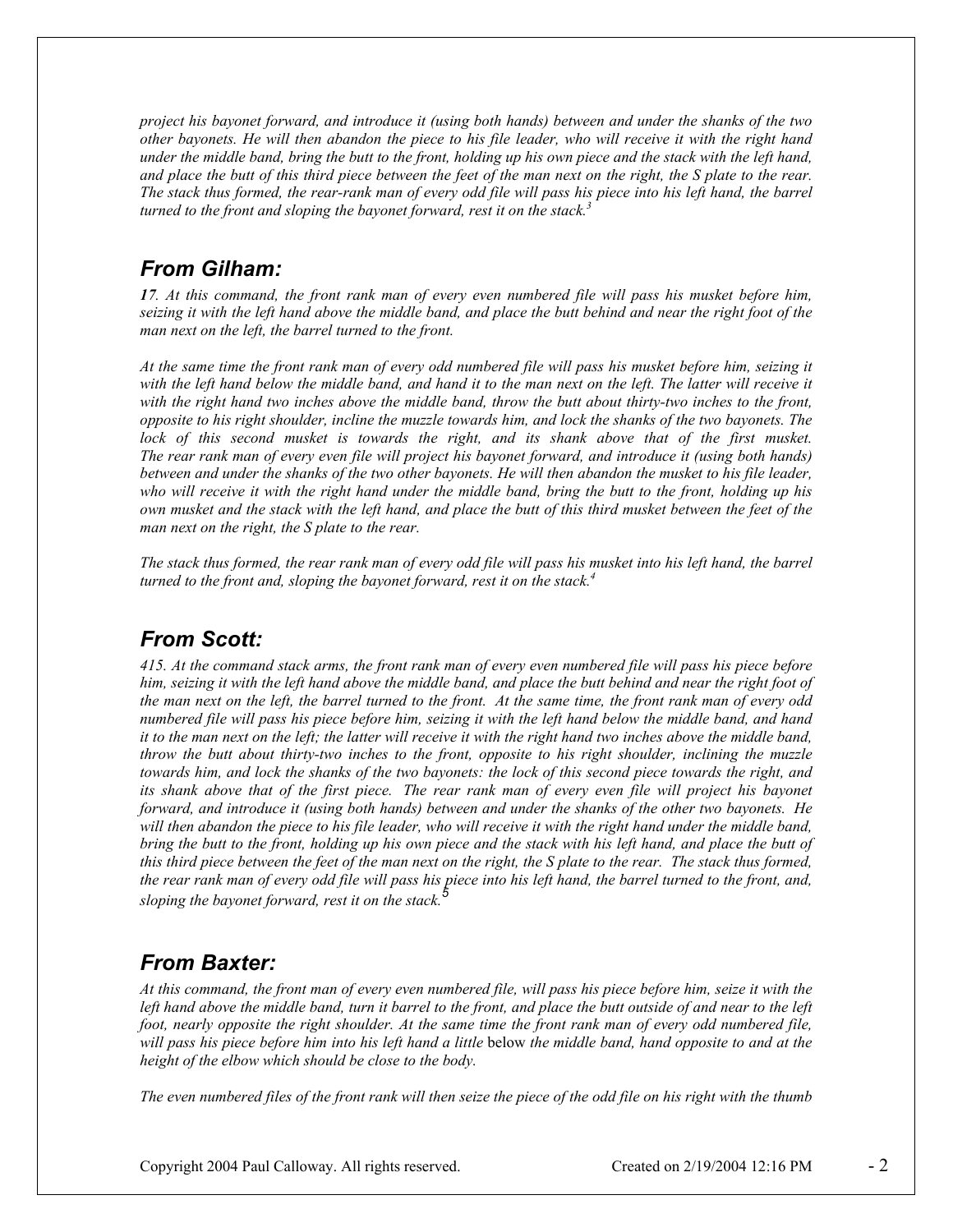*and first two fingers of the right hand, two inches* above *the middle band, carry, without turning it, opposite his right shoulder,* swing *the butt to the front and set it thirty-six inches in front of the right heel, barrel towards you, lock the shanks of both bayonets and press muzzles to the right. Every even numbered file of the rear rank will project his bayonet forward and insert it through the opening below the shanks of the other two, bringing the three shanks together without shock, holding his piece with both hands and advancing his right foot for that purpose. When the front rank man of his file seizes it with his right hand between the tail and middle bands, brings it to the front and places the butt between the feet of the man on*  his right, (Fig. 103). Every odd numbered file of the rear rank will pass his piece into his left hand, barrel *turned to the front, and place it against the stack, advancing his left foot for that purpose.6*

# *Breaking it down: Stack ARMS!*

Since the manuals are all so similar, I will be quoting from *Casey* except as otherwise noted. Baxter wrote his manual as much for the individual volunteer as he did for the instructing officers, and therefore we find that Baxter provides more description in the various movements. You'll note the differences in the following descriptions - those additions are in brackets. I provide this not to confuse the various manuals, but rather to add more depth to the description of the rifle stack. Example. [*Baxter*: "barrel to the front".]

## **Position 1: Front Rank Two (First Action)**

*"The front rank man of every even numbered file will pass his musket before him, seizing it with the left hand [Baxter: "barrel to the front"] and place the butt behind and near the right foot of the man next on the left, the barrel turned to the front. [Baxter: "nearly opposite the right shoulder."]* 

Practice this in front of a mirror. You're at attention, left hand along the seam of your trousers, rifle at order arms place correctly forward and about one inch off your right foot. It should be leaning comfortably into the swell of your arm. At the command to stack arms, grasp the rifle right where your hand is resting on it and sweep it up in a crisp manner in front of you. From there, the instructions in the manual couldn't be more clear, "*, seizing it with the left hand above the middle band, and place the butt behind and near the right foot of the man next on the left, the barrel turned to the front*."

### **Position 2: Front Rank One**

*At the same time the front rank man of every odd numbered file will pass his musket before him, seizing it with the left hand below the middle band,[Baxter: "hand opposite to and at the height of the elbow which should be close to the body"] and hand it to the man next on the left. "*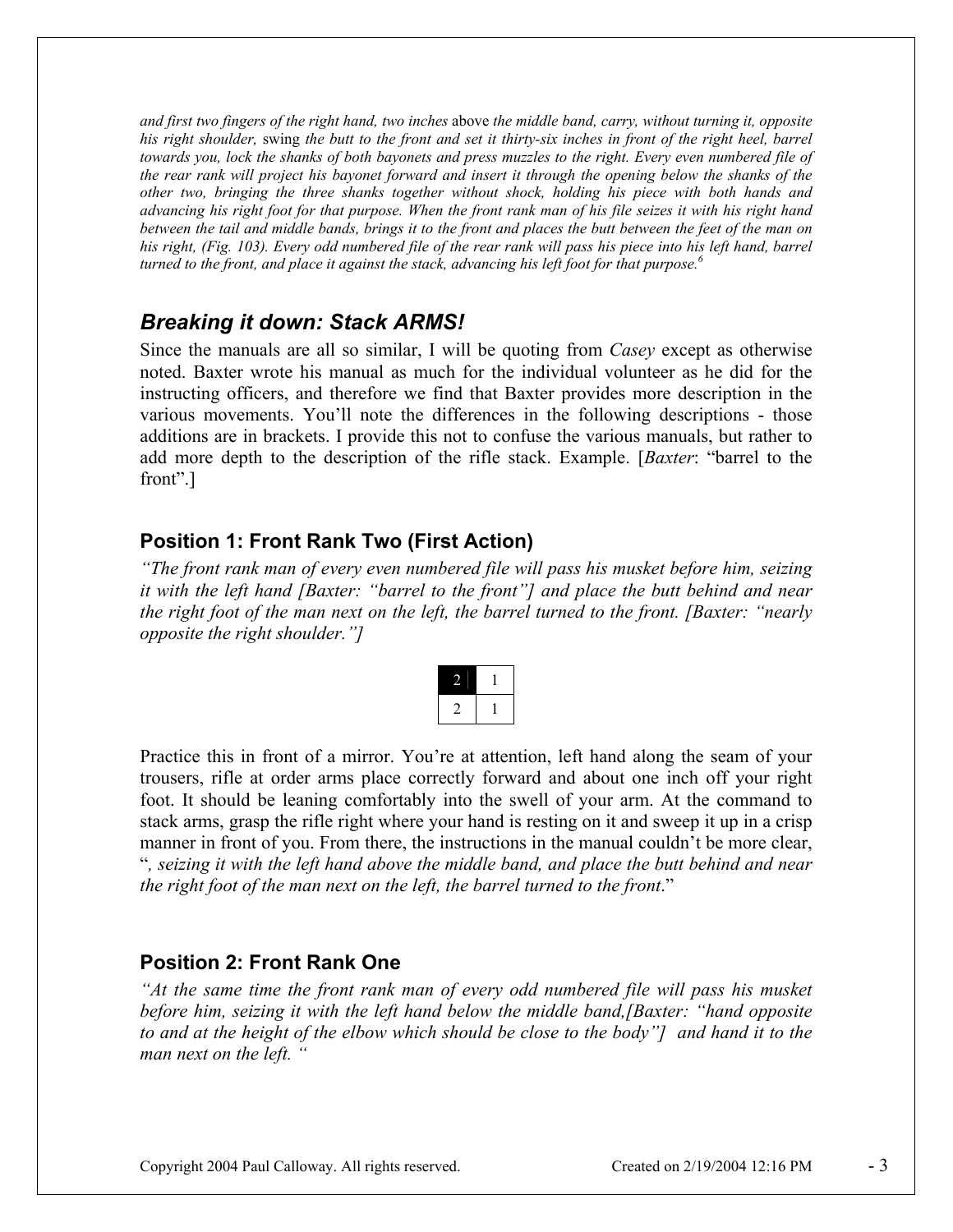That's it. Mr. Front Rank One, you're done with this stack. That's all you do.

### **Position 3: Front Rank Two (Second Action)**

*"The latter will receive it with the right hand two inches above the middle band [Baxter: "of the odd file on his right with the thumb and first two fingers of the right hand, without turning it"], throw the butt about thirty-two inches to the front [Baxter: 36 inches], opposite to his right shoulder, incline the muzzle towards him, and lock the shanks of the two bayonets. [Baxter: and press muzzles to the right]."* 

The real key here is the 32 inch placement (36 in *Baxter*). Too shallow and the stack will not be stable, too deep and you'll trip the guys in the next camp over. Measure out 32" and get a feeling for the distance. As long as you're hitting near that magic number, the stack should prove strong.

If there's any question where the butt of the front rank one's rifle is to be placed, *Baxter* fleshes this point out in his description of Figure 103, "*in front of the right heel of the even file."*

You're now holding your own rifle with your left hand and the Front Rank One rifle with your right, stand up to your fullest height possible and let the Rear Rank Two pass his bayonet into the stack underneath your armpit. *Baxter* indicates we should press the muzzles to the right, presumably to remove the natural obstruction of the Front Rank Two's body. The manual would tell us if you're supposed to release your grip on that first rifle. It does not. Maintain your grip until the Rear Rank One has inserted his bayonet into the stack all the way to the shank.

### **Position 4: Rear Rank Two**

*"The rear-rank man of every even file will project his bayonet forward, and introduce it (using both hands) between and under [Baxter: "below"] the shanks of the two other bayonets [Baxter: "bringing the three shanks together without shock"][Baxter: "holding*  his piece with both hands, and advancing the right foot for that purpose."] He will then *abandon the piece to his file leader, "* 

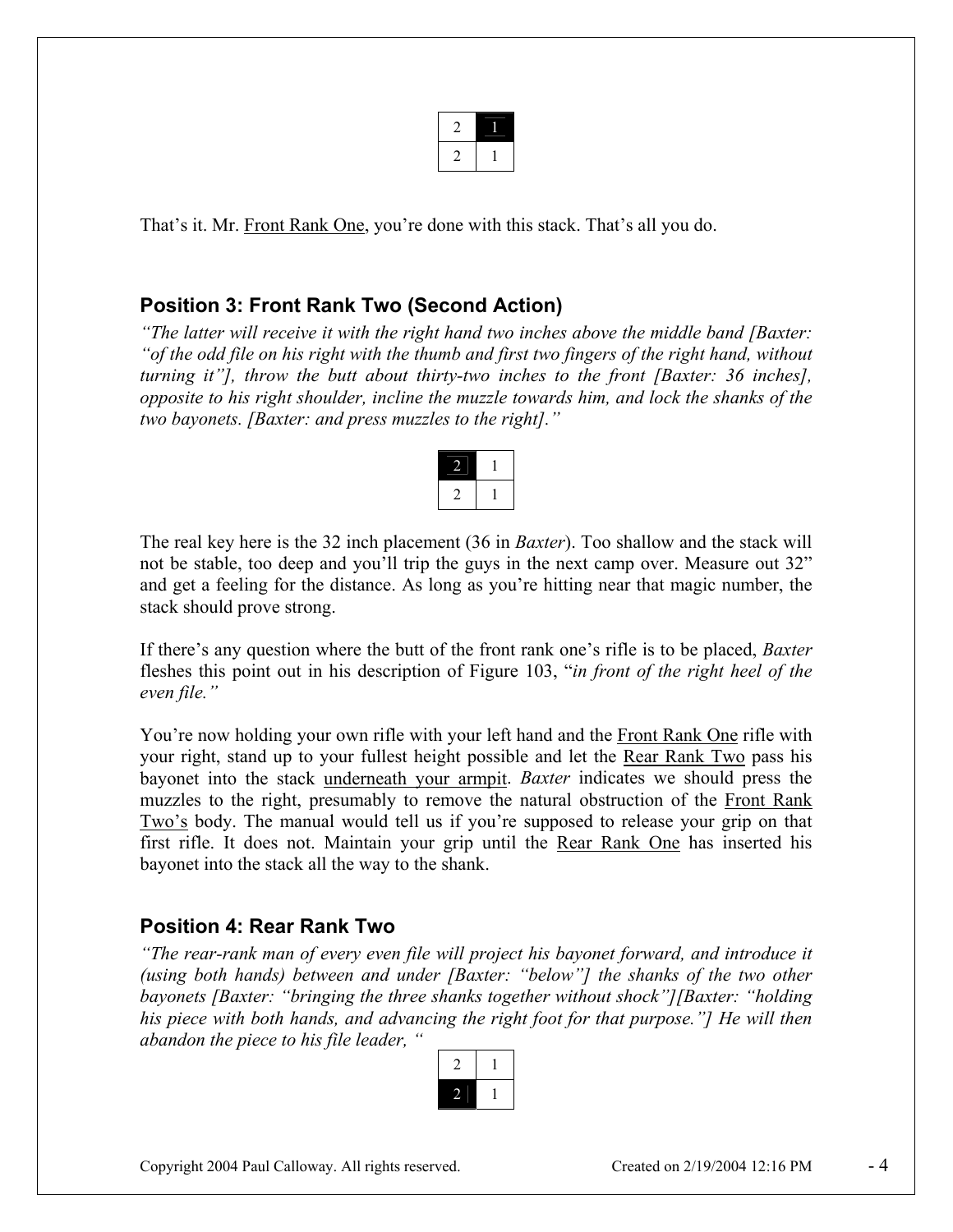Note that the manual specifically describes the Rear Rank Two as using both hands and *Baxter* specifically indicates bringing the three shanks together without shock. Don't go into your fencer stance and try to pierce the target with just your right hand. You're not Errol Flynn, you're a Federal soldier. Do it right and do it crisply but don't bang them around. *Baxter* also indicates the Rear Rank Two should be "advancing the right foot" for the purpose of bringing the three shanks together.

### **Position 5: Front Rank Two (Third Action)**

*"[The file leader] will receive the rifle with the right hand under the middle band [Baxter: "between the tail and middle band], bring the butt to the front, holding up his own piece and the stack with the left hand, and place the butt of this third piece between the feet of the man next on the right, the S plate to the rear."* 

Once the Rear Rank Two has placed his bayonet into the stack, release the *Front Rank One* rifle with your right hand. Reach around to the Rear Rank Two rifle, seize it about the second band. You're left hand is still on your own piece. Swing the Rear Rank Two piece into place. If need be, you can lean the entire stack to the left in order to swing the Rear Rank Two into place. Front Rank Two, stand up, put both hands by the seams of your trousers. You're done with this stack.

#### **Position 6: Rear Rank One**

*"The stack thus formed, the rear-rank man of every odd file will pass his piece into his left hand, [Baxter: "advancing his left foot for that purpose"] the barrel turned to the front and sloping the bayonet forward, rest it on the stack."* 



Note that it says the bayonet is sloping toward the stack, which puts the butt of the rifle in perfect alignment with the butt of the Rear Rank Two rifle on the outside right of the stack. *Baxter* indicates the Rear Rank One should advance the left foot when placing his rifle on the stack, in much the same manner the Rear Rank Two advances his right when inserting his bayonet into the stack.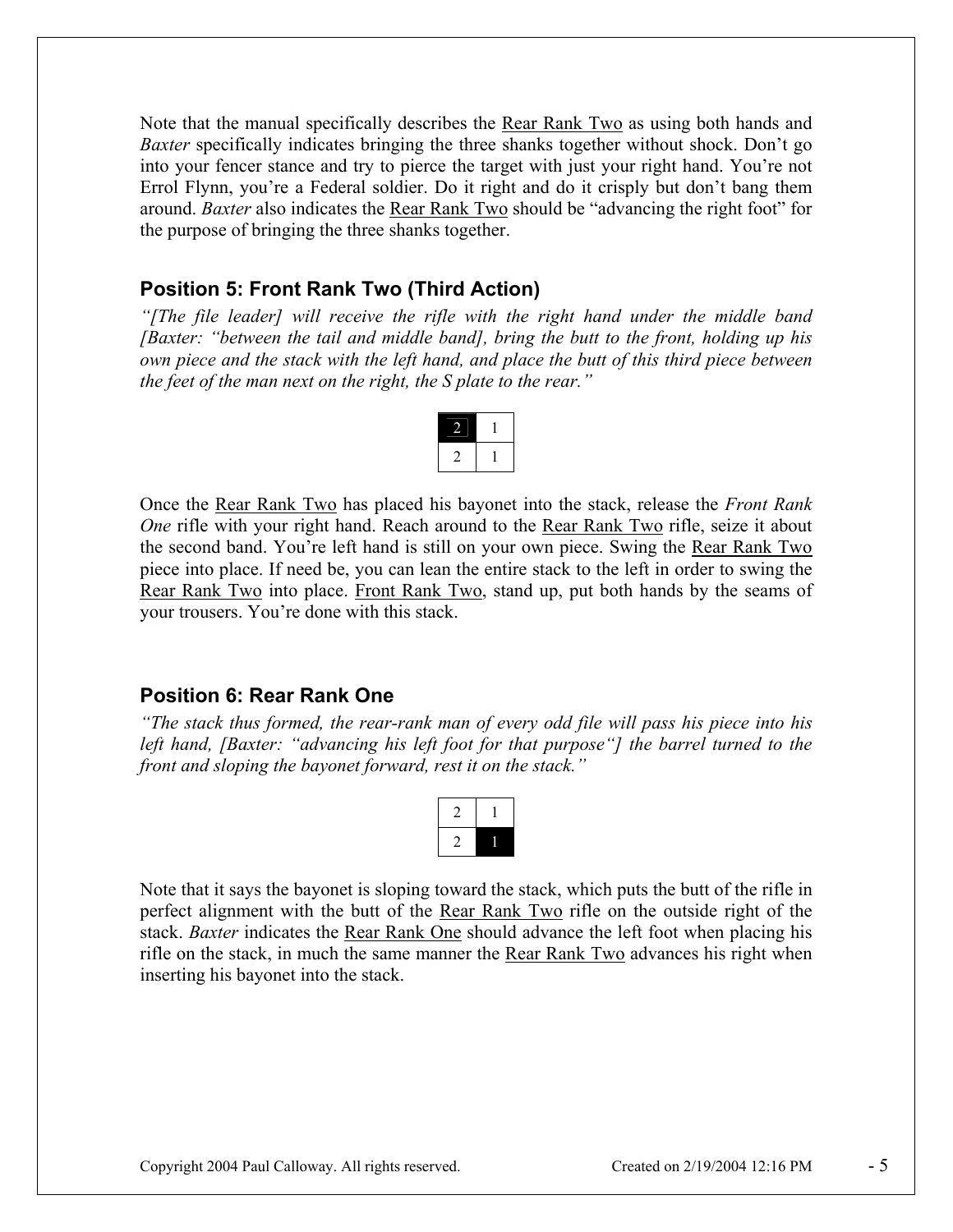## **Position 7: Front Rank Two (Keep your hands to yourself!)**

Note in the above description from *Casey*, the Front Rank Two man DOES NOT receive the rifle from the Rear Rank One. The Rear Rank One places his own piece on the stack. Keep your hands to yourself.



### **Position 8: All Files**

Take the position of the soldier. Upright, at attention, hands to your sides – little fingers along the seams of your trousers.

It is my hope that the above description of the stacking of arms will clear up some of the confusion of stacking arms.

# **Take Arms:**

Sir Isaac Newton said, "What goes up must come down" and that certainly remains the case even in the military.

# *From Casey:*

*At this command, the rear-rank man of every odd-numbered file will withdraw his piece from the stack; the front-rank man of every even file will seize his own piece with the left hand and that of the man on his right with his right hand, both above the lower band; the rear-rank man of the even file will seize his piece with the right hand below the lower band (if the rifle musket be used the piece will be seized at the middle band); these two men will raise up the stack to loosen the rammers, or shanks of the bayonets. The frontrank man of every odd file will facilitate the disengagement of the rammers, if necessary, by drawing them out slightly with the left hand, and will receive his piece from the hand of the man next on his left; the four men will retake the position of the soldier at order arms.7*

# *From Gilham:*

*At this command, the rear rank man of every odd numbered file will withdraw his piece from the stack; the front rank man of every even file will seize his own piece with the left hand, and that of the man on his right with his right hand, both above the lower band; the rear rank man of the even file will seize his piece with the right hand below the lower band; these two men will raise up the stock to loosen the rammers or bayonets; the front rank man of every odd file will facilitate the disengagement of the rammers, if necessary, by drawing them out slightly with the left hand, and will receive his piece from the hand of the man next on his left; the four men will retake the position of the soldier at order arms8*

# *From Scott:*

*416. To break ranks, and to resume arms, the same commands will be given in this, as in the preceding*  case; but at the command take arms the rear rank man of every odd file will withdraw his piece from the *stack; the front rank man of every even file will seize his own piece with the left hand, and that of the man on his right with the right hand; the rear rank man of every even file will seize his piece with the right hand at the middle band, advancing for the purpose the hollow of his right foot as far as the right heel of his file leader; these two men will raise up the stack to loosen the shanks; the front rank man of every odd file will*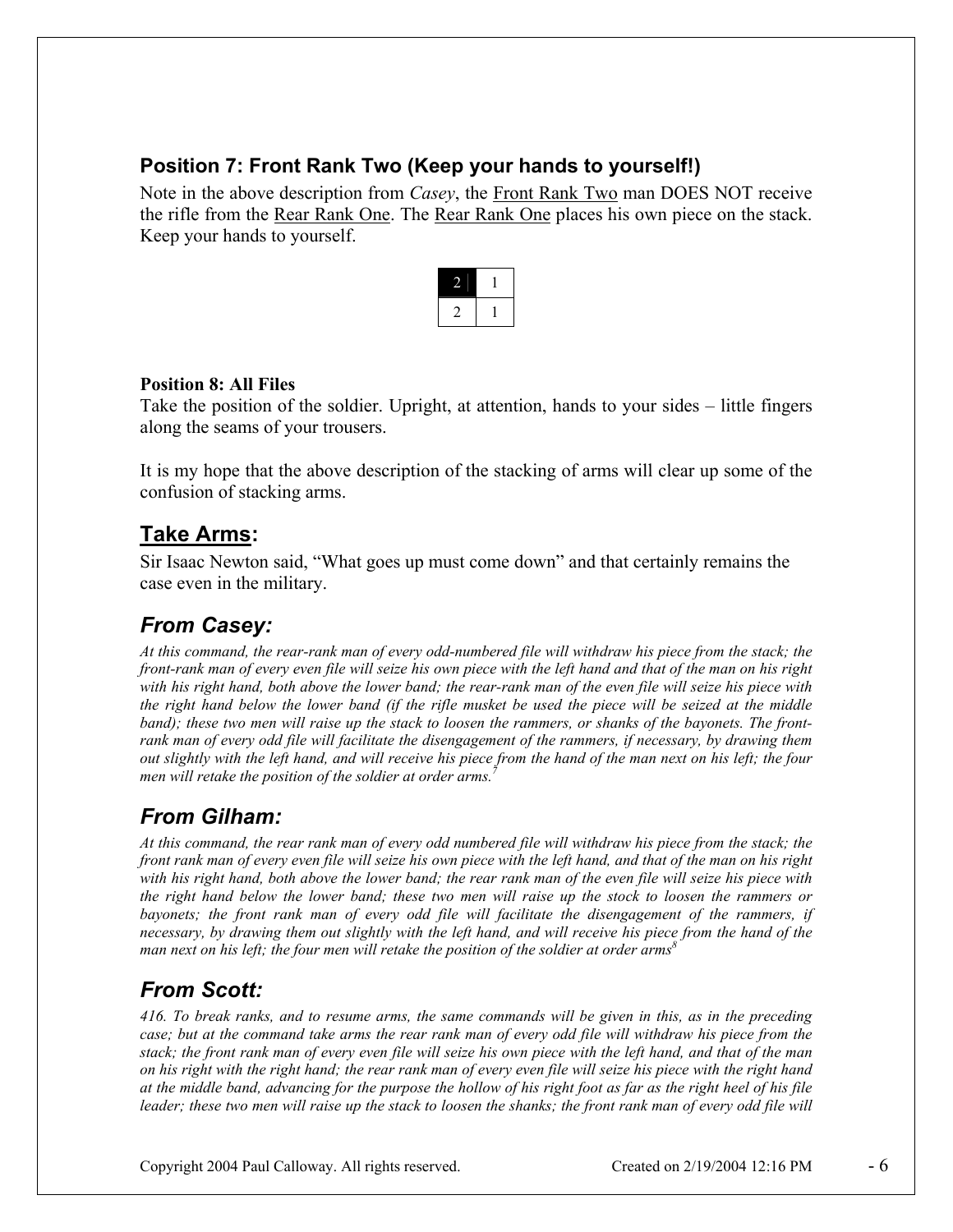*receive his piece from the hand of the man next on the left, and the four men will retake the position of the soldier at ordered arms.9*

# *From Baxter:*

*At this command the front rank man of every odd file will remove his piece from the stack - the front rank man of every even file will seize his own piece with his left hand, and that of the man on his right with his right hand, both below the middle bands. The rear rank man of every even file will advance the hollow of his right foot towards the right heel of his file leader, and with his right hand seize his own piece below the middle band - both men will raise the stack, close together, turn the knuckles in, which movement unlocks the bayonets readily - the front rank man will pass the piece in his right hand over to the man on his right, and all taking the position of ordered arms.*

# *Breaking it Down: Take ARMS!*

### **Position 1: Rear Rank Two – the so-called Leaner**

*"The rear-rank man of every odd-numbered file will withdraw his piece from the stack"*



[*Baxter* indicates that the Front Rank (One) man should remove his piece from the stack, that's clearly impossible without collapsing the stack so it seems apparent this is a transcription error and he intended to indicate the Rear Rank One should remove his piece (the leaner).]

*Baxter* had indicated when placing the "leaner" that the Rear Rank One should advance the left foot – he makes no similar notation for removing the piece. One might assume however that if the Rear Rank One had difficulty reaching his piece that it would be appropriate to advance the left foot when retrieving.

### **Position 2: Front Rank Two**

*"the front-rank man of every even file will seize his own piece with the left hand and that of the man on his right with his right hand, both above the lower band"* 

The Front Rank Two grabs his own piece with his left hand and reaches around the piece on the right to reach the piece of the Front Rank One (the foremost piece.) He grabs both pieces above the lower band (*Casey* and *Gilham*.) *Scott* does not specify where he grips the pieces. *Baxter* indicates he should take hold "*below the middle bands*."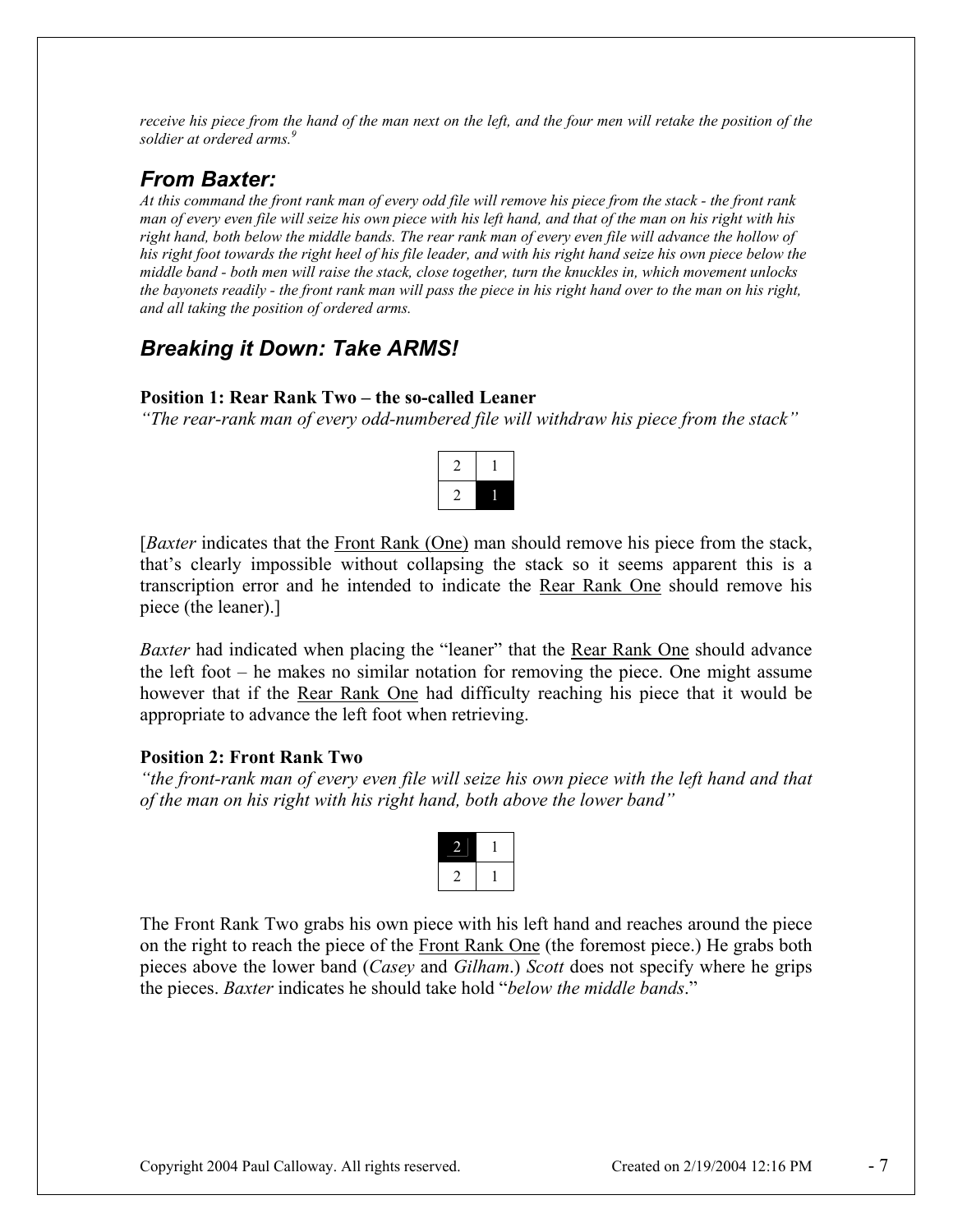#### **Position 3: Rear Rank Two**

*"the rear-rank man of the even file will seize his piece with the right hand below the lower band (if the rifle musket be used the piece will be seized at the middle band)"* 



At the same time the <u>Rear Rank Two</u> seizes his piece (the piece between the feet of the front rank one) below the lower band, however, *Casey* adds (if the rifle musket be used the piece will be seized at the middle band.) Yes even the middle band is still a bit of a reach, which is perhaps why *Scott* and *Baxter* add to "*advance the hollow of his right foot towards the right heel of his file leader."*

#### **Position 4: Front Rank Two and Rear Rank Two Together**

"*these two men will raise up the stack [Gilham: "stock"] to loosen the rammers, or shanks of the bayonets*."



*Baxter* once again adds some flourish to this movement by indicating that the men should "*close together, turn the knuckles in, which movement unlocks the bayonets readily"*

#### **Position 5: Front Rank One**

*"The front-rank man of every odd file will facilitate the disengagement of the rammers, if necessary, by drawing them out slightly with the left hand, and will receive his piece from the hand of the man next on his left"* 



Seeing how we so rarely stack with rammers, the Front Rank One will principally be simply receiving his piece from the Front Rank Two in this step. One important thing to note however, recall how the stack was initially executed - the Front Rank One was to pass his piece to his left by "*seizing it with the left hand below the middle band*", one may presume that in executing this position in reverse that the front rank one is likewise *receiving* his piece from the Front Rank Two with his left hand.

#### **Position 7: All Files**

Take the position of order arms.

I believe that is as faithful a reconstruction of Stack ARMS and Take ARMS as is possible using the manuals available to us. If more information comes to light in the months and years preceding this article, we would certainly make appropriate corrections.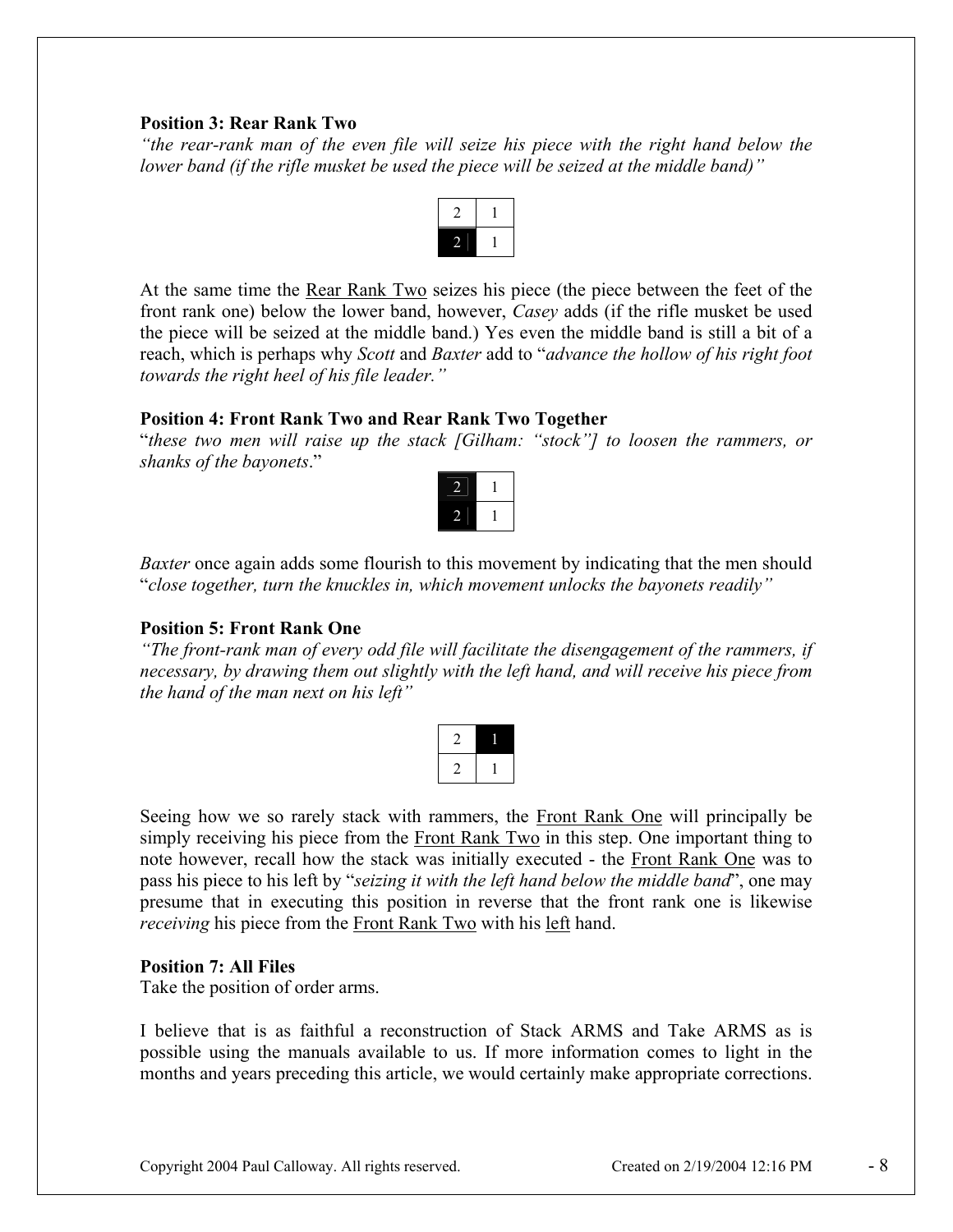If you feel you have information that might shed more light on this maneuver of arms, please share them so that we may all benefit.

Let's summarize the major aspects of Stack ARMS and the Take ARMS in which we often see mistakes:

When Stacking Arms:

- $\Box$  The Front Rank One passes his piece to the Front Rank Two, he does not cast it out himself.
- The Front Rank Two casts the piece out 32 inches (36 *Baxter*) and locks the bayonets.
- Occasionally, I've seen Front Rank Two holding the stack up at this point by seizing the bayonets about the shanks. I really don't see any justification for this, the manual certainly doesn't prescribe it. Maintain your grip on your own rifle with your left hand with your right-hand about the foremost piece. After the Rear Rank Two has inserted his bayonet all the way to the shank, reach to control his piece.
- The Rear Rank Two uses both hands to place his bayonet into the stack (without shock) and then relinquishes the piece to the Front Rank Two.
- The Front Rank Two sets the stack and is now done. He does NOT receive the piece from the Rear Rank One. Stand up and put your hands along the seams of your trousers.
- $\Box$  The Rear Rank One places the piece himself on the stack, bayonet sloping toward the stack, which puts the butt of the rifle in perfect alignment with the butt of the Rear Rank Two rifle. If necessary, he may advance his left foot (*Baxter*).

When taking arms:

- The Rear Rank One retrieves his own rifle from the stack on the command "Take." If necessary, I believe he may advance his left foot to accomplish this.
- The Front Rank Two seizes his own piece with his left and the Front Rank One piece with his right while the Rear Rank Two seizes his own piece at the middle band (*Baxter*: advancing his right foot). They raise the stack together.
- If the stack does not break immediately when raised, the Front Rank Two can turn his knuckles inward (toward one another), which breaks the lock handily.

Simply using the manual, and with a degree of practice, we should all be able to execute the *Casey*, *Scott* and *Gilham* stacks almost without effort. As with anything, it's always best to listen to your friends with a smile, but refer to the manuals as a matter of habit. Your friend's intentions are good, but as with most of us, his recollection of the manual may not be – that's why they wrote these things down.

# **A Conversation with Mr. Christopher Daley:**

As with any research project I embark on, I think it prudent to ask others whose own experience and research might lend more light on a given subject. Christopher Daley of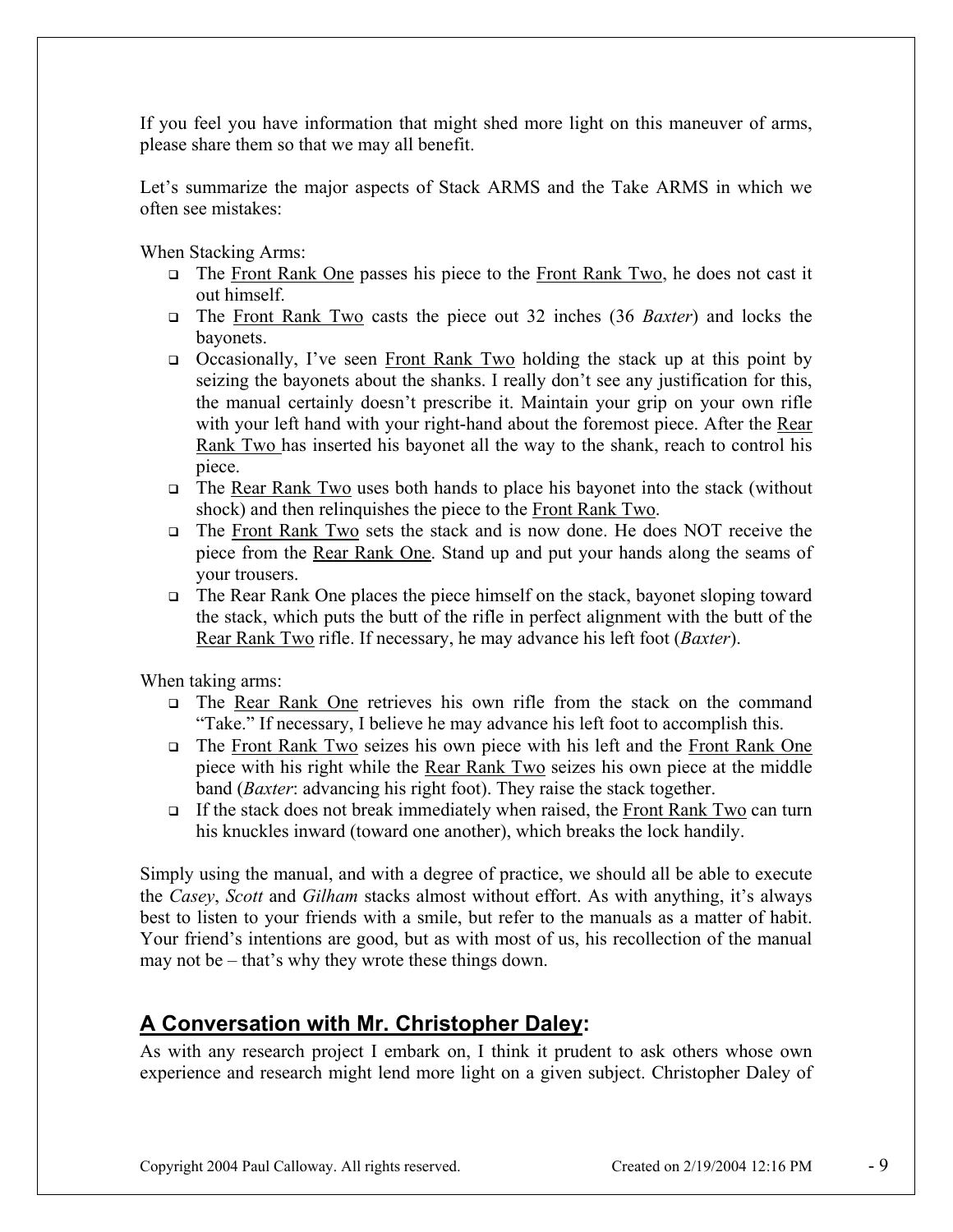the Southern Guard Living History Association (SGLHA) had a few interesting comments regarding the drill manuals.

"It's crucial that the Captain dresses the company right before stacking and that the orderly makes sure the rear rank is precisely 13". I ask them to pretend that someone has nailed their heels to the ground. None of this will work otherwise and when it's dressed properly, you can plot the stars with a straight line of musket stacks.

Once the stack is formed, the front rank will feel a bit uncomfortable with how close they are, but when all the muskets are in place, their faces should be pretty close. Breaking ranks once the stacks are formed can be tricky as the Front Rank 2 (F2) musket is essentially behind him and he'll need to take care when

Resuming ranks shouldn't be a problem as Front Rank 1 (F1) will take the position of the soldier with his feet broken at a 45 degree angle on either side of Rear Rank 2's (R2) musket and F2 will place his left heal near the butt of his own musket. Providing you don't have a company of Jonahs, there should be no need for the Captain to redress the company."10

## *File Closers:*

The manuals of *Casey, Baxter, Gilham,* and *Scott* are curiously uninformative in regard to the handling of pieces by file-closers. However, Mark Jaeger, of the Purdue University Graduate School, has located an 1866 National Guard, State of New York (NGSNY) drill manual offering some guidance on the subject. The author, Colonel George M. Baker of the Seventy-Fourth Regiment, N. G. S. N. Y.*,* drew most of his inspiration from *Casey* but added some additional twists, particularly when addressing the role of file closers while stacking arms.

### **From** *Baker* **- Stack ARMS: File Closers**

*Once arms have been stacked, there is a FIFTH MOTION in which "Number one, rear rank, and file closers rest their pieces on the stack.*" 11

### **From** *Baker* **- Take ARMS: File Closers**

*"At the command take, the file closers and number one, rear rank, will retake their pieces; number one of the front rank grasps his piece with his right hand under the middle band; number two, front rank, grasps the piece in advance under the middle band*  with his right hand, and the piece to the left with his left hand, under the middle band. *(First motion.) At the command arms, numbers one and two, front rank, raise the stack and bring the butts together. (Second motion.) Number two, front rank, gives number two, rear rank, his piece, and all assume the position of order arms.<sup>12</sup>*

### **Breaking it down: File Closers**

Baker's manual was not published until early 1866 but it is almost certainly based upon his field service in the 21st New York Volunteer Infantry, in 1861-1862, his practical experience as a NGSNY company commander whose unit was federalized during the Gettysburg Campaign, and—most importantly—his day-to-day familiarity with the "good, bad, and ugly" of Silas Casey's manual. Baker is clearly indicating that file closers' pieces are to be leaned upon the stacks on the main line – presumably the outermost stacks. He further adds an additional motion in Stack ARMS cueing file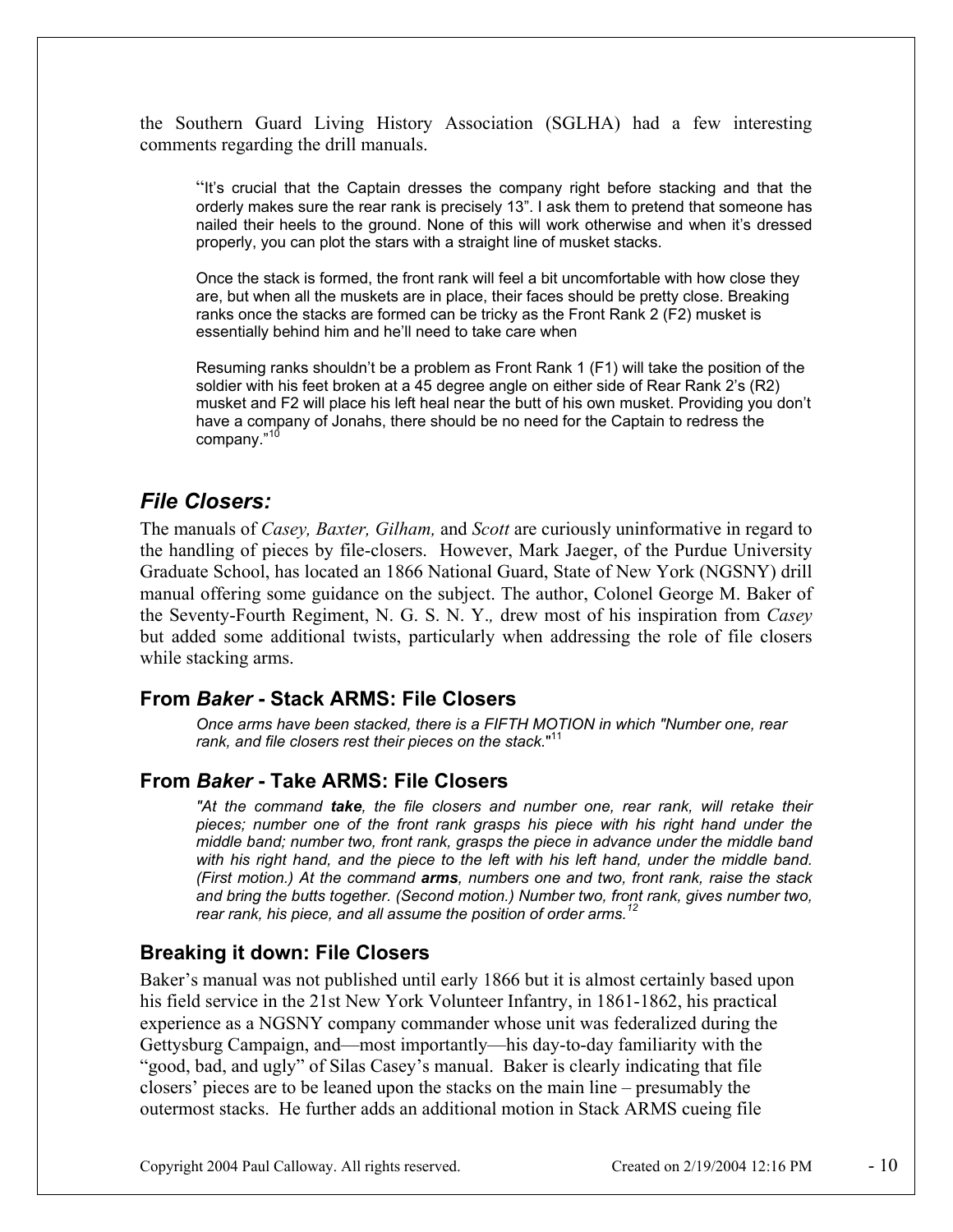closers as to when they should place their pieces on the stack. Then, when taking up arms, there is a "pregnant pause" between the preparatory order of Take and the execution command of ARMS. It is during this pause that file closers move to the front, quickly retrieve their weapons, and return to their places in the rear.



# of stacked Federal rifles; houses beyond<sup>1</sup>"<sup>13</sup>

## *Furthermore on File Closers:*

Mr. Daley included a note for file closers, "When you are inspecting a column of companies, the file closers are to come out 5 paces in front of the company." This is seen in this photo available at the *Library of Congress* of Federal troops about Petersburg. Pay particular attention to where the two stacks of rifles are, stacked independently of the company front. Of interest, I believe the fourth piece is clearly visible in

the first stack – the second stack is a little more difficult to make out. Clearly the fileclosers have stacked their pieces separate from the company and have not simply leaned on to the outermost stacks. This seems to run counter to Scott's instruction in paragraph 417 and certainly conflicts with Baxter.

#### *From Scott:*

*" Not to recur to this subject, it is here laid down, that when organized companies stack arms, the sergeants, and also corporals, if in the rank of file closers, will rest their pieces against the stacks nearest to them respectively, after ranks are broken, and resume their pieces on the signal (See No. 840.) to re-form ranks.*<sup>1</sup>

Mr. Daley's statement on File Closers while in column of companies is clearly supported by the Library of Congress photo and is a subject deserving of more attention.

## *Gilham's Arcane Knowledge:*

It's interesting to note Mr. Daley also pointed out that *Gilham* does not even give a command to ground arms. The clear implication being that the only way to 'let go' of your musket while in ranks is with the Stack ARMS command.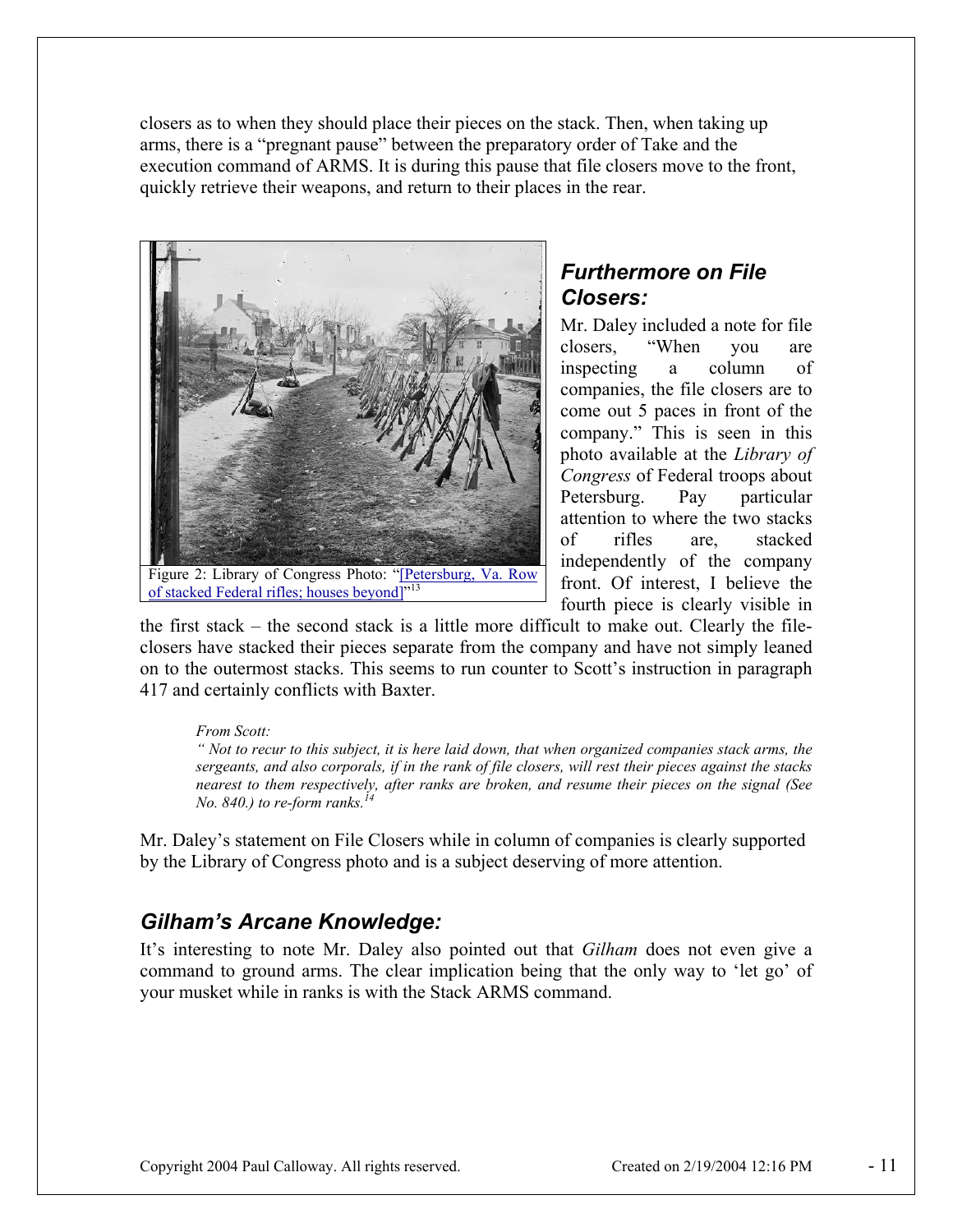# **Other items of instruction important to stacking arms:**

#### *Fix Bayonet:*

*One time and three motions.*

*197. (First motion.) Grasp the piece with the left hand at the height of the shoulder, and detach it slightly from the shoulder with the right hand.* 

You're seizing it at the height of the shoulder, which will be different for each person - roughly the middle band.

*198. (Second motion.) Quit the piece with the right hand, lower it with the left hand, opposite the middle of the body, and place the butt between the feet without shock; the rammer to the rear, the barrel vertical, the muzzle three inches from the body; seize it with the right hand at the upper band, and carry the left hand reversed to the handle of the bayonet. If the rifle musket be used* (emphasis mine) *the barrel will be inclined forward, the muzzle eight inches from the body, and the left hand reversed to the handle of the bayonet.* 

As a matter of clarification, you're turning your left hand  $180^\circ$  in a clockwise direction and grasping the socket of the bayonet with your thumb and index finger down and flush against the shank of the bayonet.

*199. (Third motion.) Draw the bayonet from the scabbard and fix it on the extremity of the barrel; seize the piece with the left hand, the arm extended, the right hand at the upper band. If the rifle musket be used the clasp will be turned as soon as the bayonet is fixed upon the barrel.15*

Note that if you're having difficulty with your bayonet sticking and having to use both hands to free it, grease it down and it should spring more freely.

# *Unfix Bayonet:*

#### One time and three motions.

*209. (First and second motions.) The same as the first and second motions of fix bayonet, except that, at the end of the second command, …turn the clasp of the bayonet by pressing against it with the thumb of the left hand, and then grasp the socket of the bayonet with the left hand, the shank resting between the thumb and fore-finger, the, thumb pointed up.* 

*210. (Third motion.) Wrest off the bayonet, turn it to the right, bringing the point of the bayonet down; change the position of the hand without quitting hold of the shank of the socket,* 

This requires just a bit of dexterity and some practice. Hold your bayonet point up with the US stamp facing you. The thumb is laying across top of the shank, the fingers beneath it and gripped around the socket, your knuckles are opposite you on the socket. Your palm is in. "Wrest off the bayonet", turn the point down clockwise and then change your hand position. Essentially you need to reverse your hand position on the socket without dropping the bayonet and without assisting with the right hand. It seems more natural to let the bayonet fall over in a counter-clockwise position, and I've been instructed to do it that way on a number of occasions, but Casey specifically tells us to do it in a clockwise movement.



**Figure 4: From Casey, No. 209.**

 *return the bayonet to the scabbard, and seize the piece with the left hand, the arm extended.16*